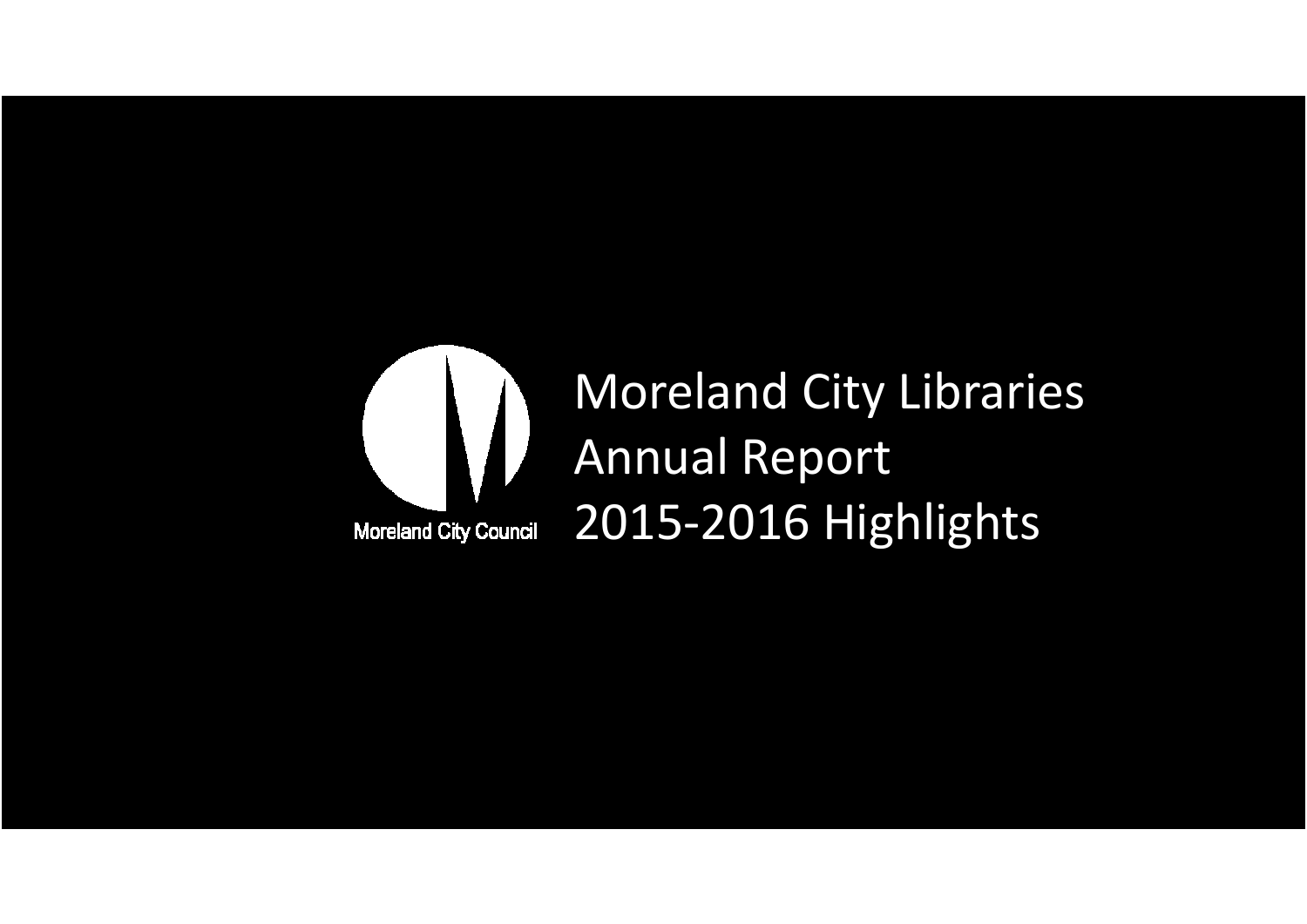#### Partnerships

• *Merri Creek: From waste land to park land* Exhibition and Launch – with Merri Creek Management Committee and the Friends of Merri Creek.

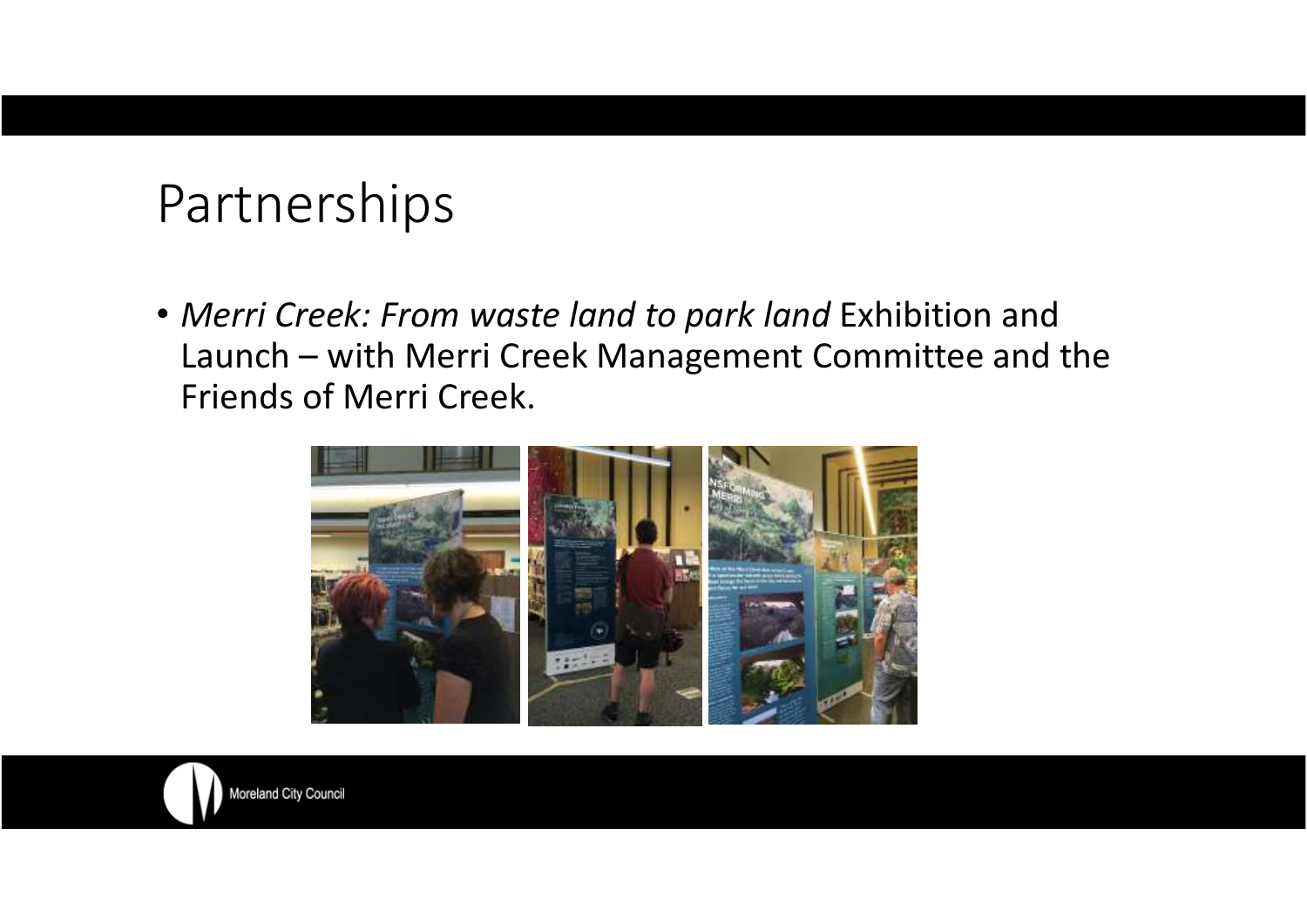#### Partnerships

- Merri Community Health and the Fawkner Urdu-speaking women's group, resulted in:
	- Library Ambassadors
	- -Urdu Storytimes
- BookStart kits, with MCC Maternal and Child health
	- 2740 kits delivered to parents with new babies
- Coburg Traders Association sponsorship
	- Summer Holiday activities with 585 attendees at Coburg Library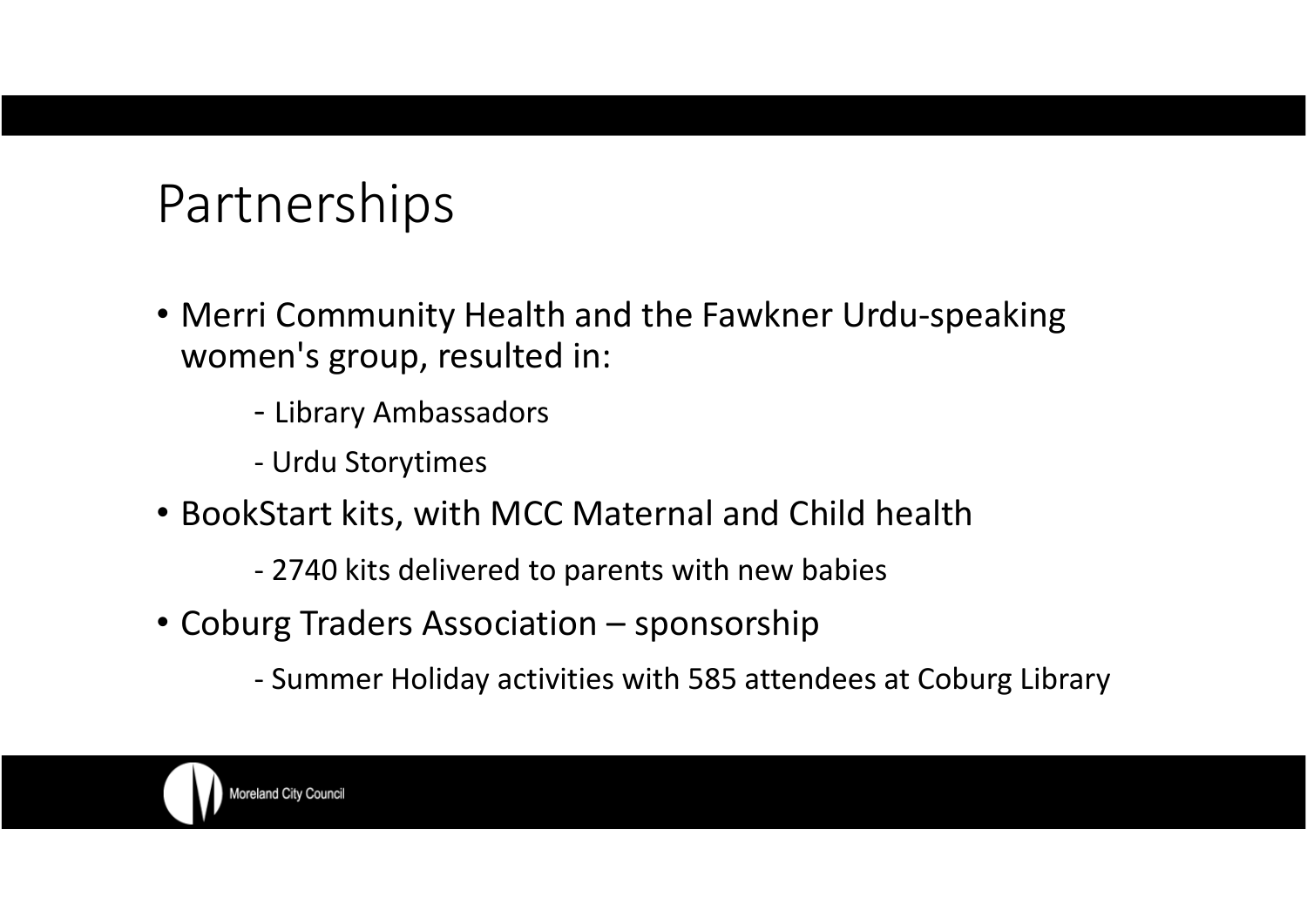## New furniture livening up the libraries

Glenroy Library

- 18 armchairs, two ottomans, 16 network chairs for the reference area with two tables, and a new tri-level display unit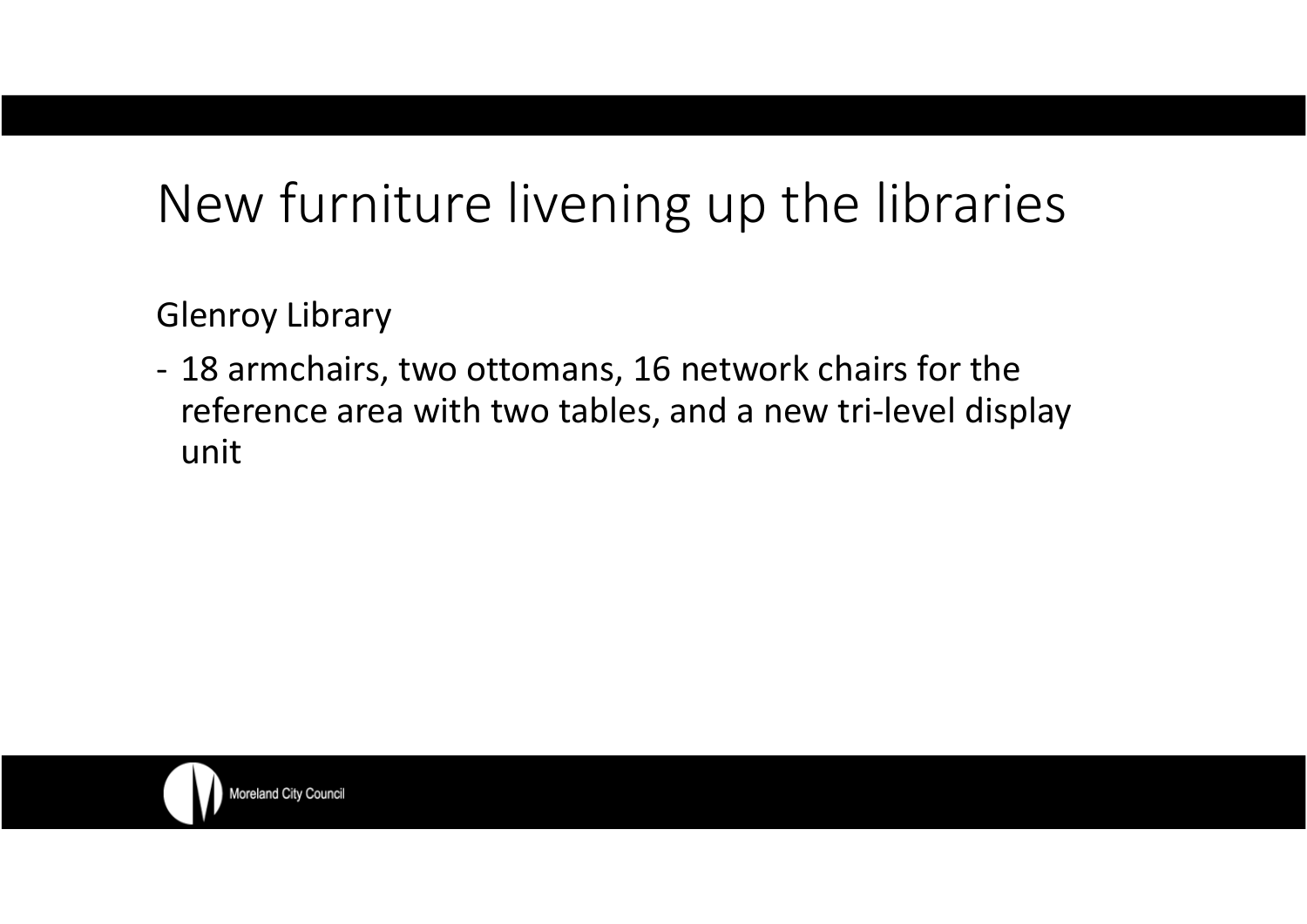## New furniture livening up the libraries

Coburg Library

-8 new armchairs & 3 new coffee tables, 22 chairs

reupholstered

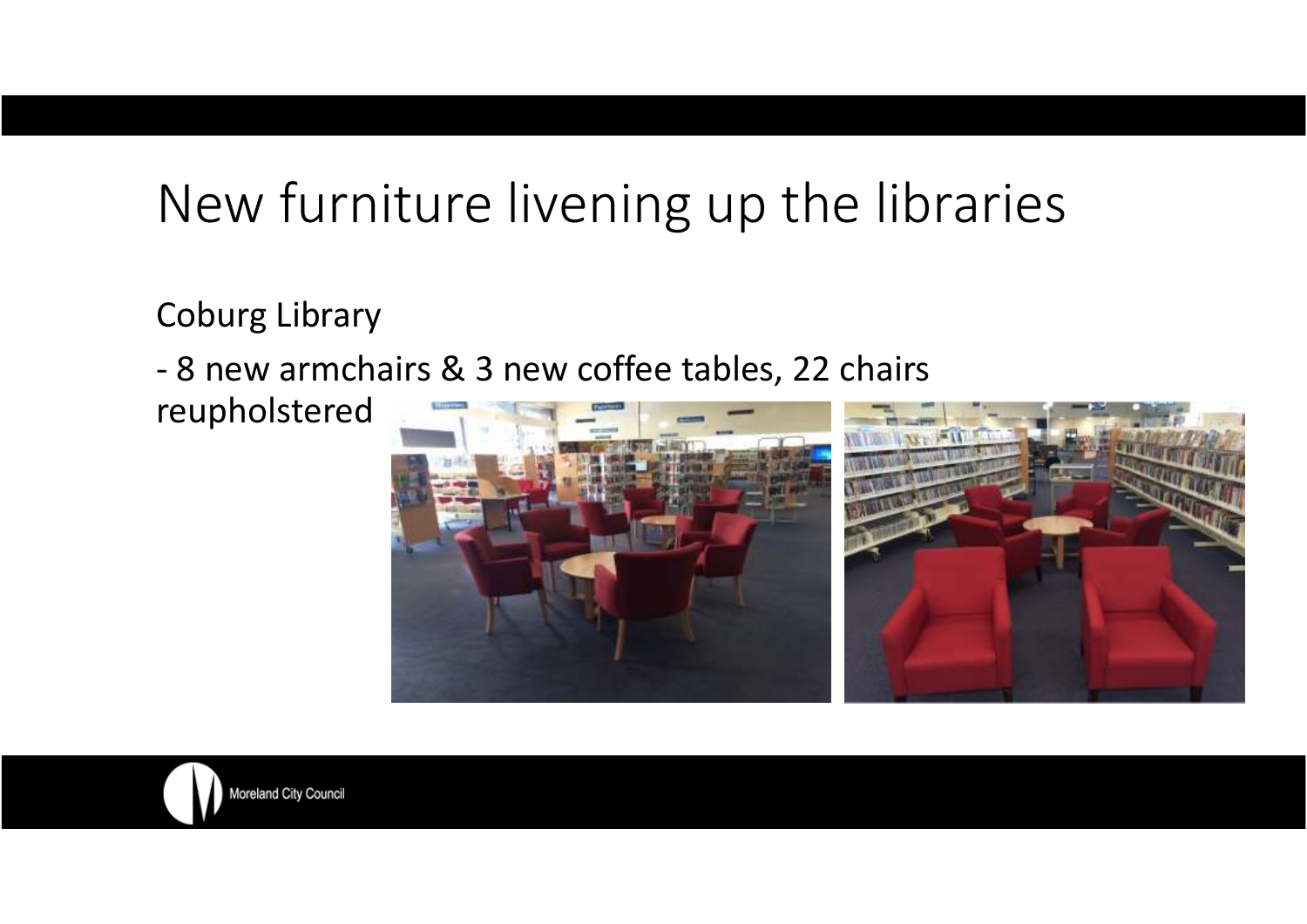# Technology

21 new Public Access computers across the libraries

• from 44 PCs to 65 PCs - an increase of 48%

New reloaders at all libraries: introducing access to EFTPOS

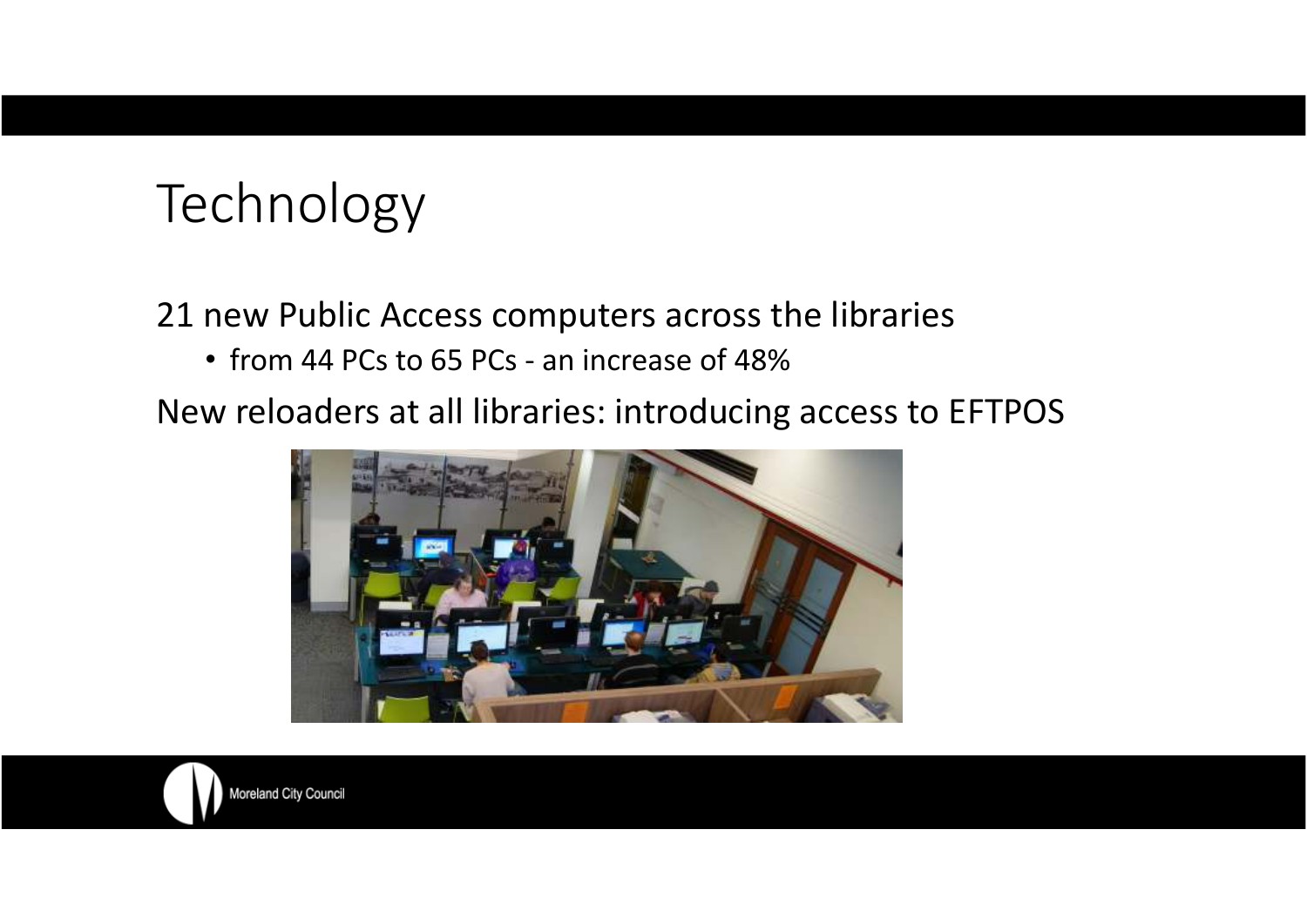#### eResources

Increased focus on eResources

- -YourTutor training eresource was extended to cover high school students, Comics Plus and Flipster introduced
- eBooks usage ↑ 61.2%
- eAudio usage ↑ 173.8%
- eMusic downloads ↑ 93.1%
- eMusic streamed ↑124.3%

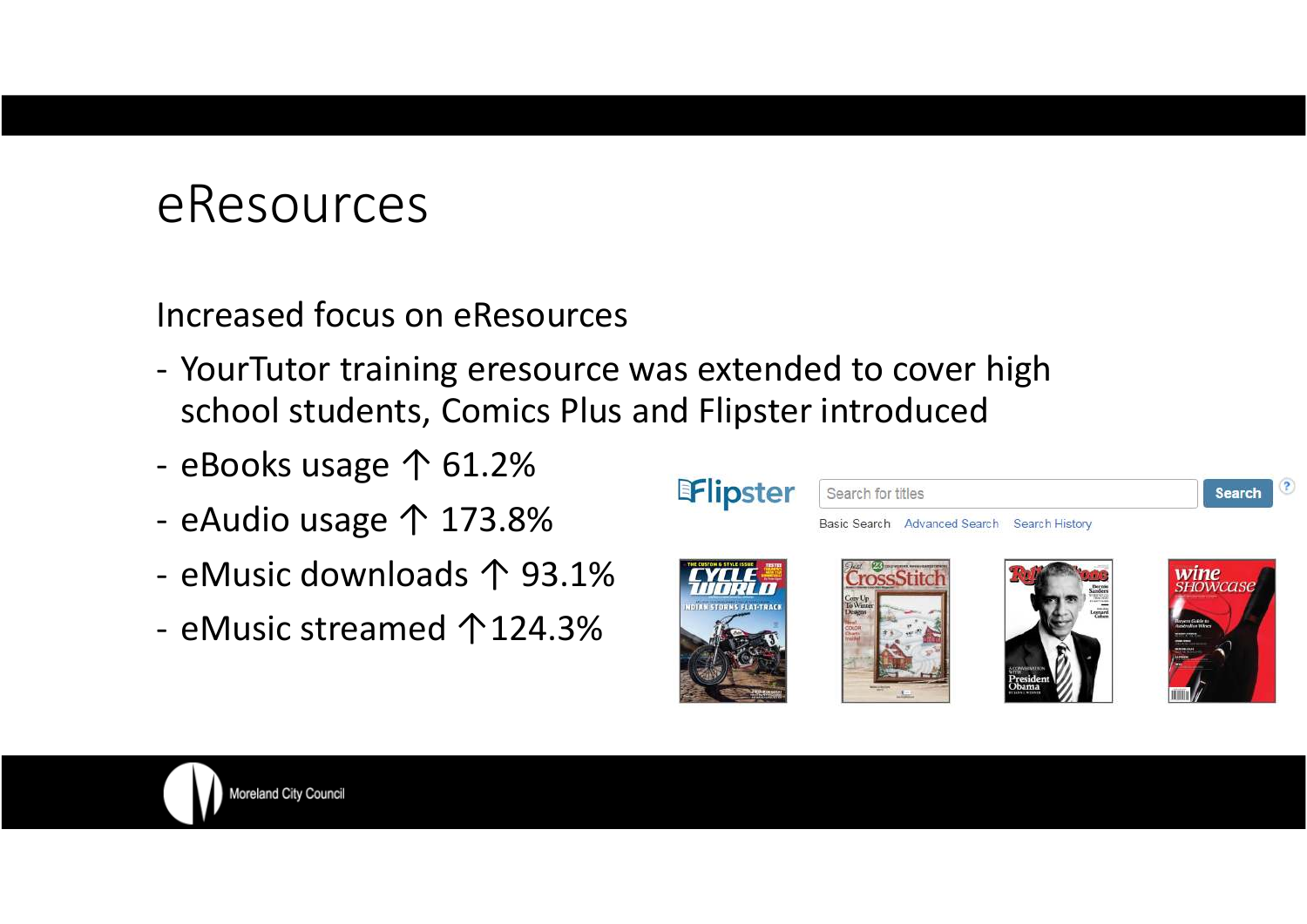### Events and Programs

#### Read More Program – 81 events with 2504 attendees

Including:

- -Isobelle Carmody
- -John Saffran
- Toni Jordan
- Rosalie Ham
- Clint Greagen
- Greg de Moor
- -Michael Winkler

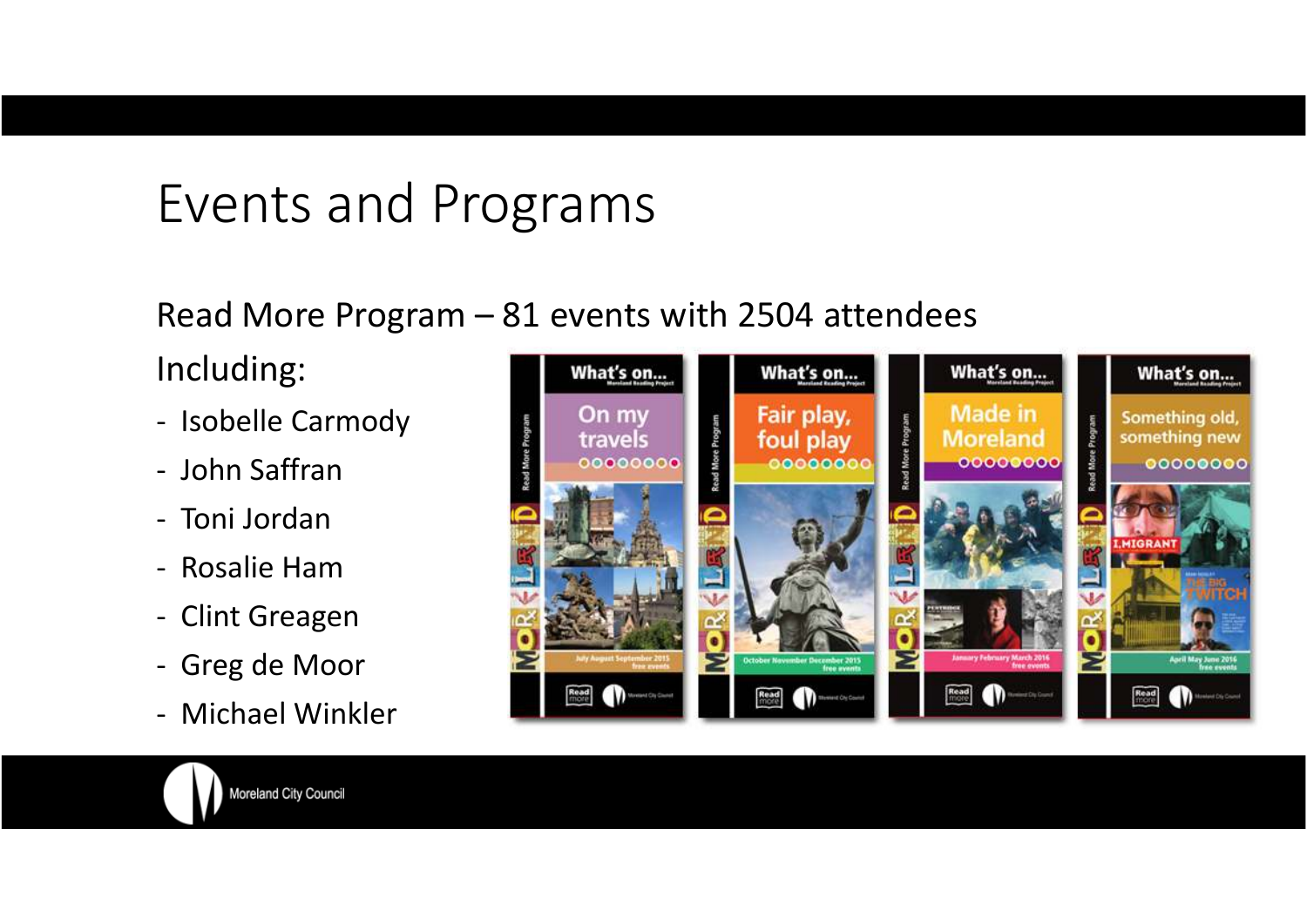# Digital Literacy

538 digital literacy sessions held with 800 attendees, with topics including:

- Facebook for seniors
- How to download e-books
- How to use applications
- Introductory sessions on iPads and iPhones
- Cyber Safety
- Video for beginners
- How to blog

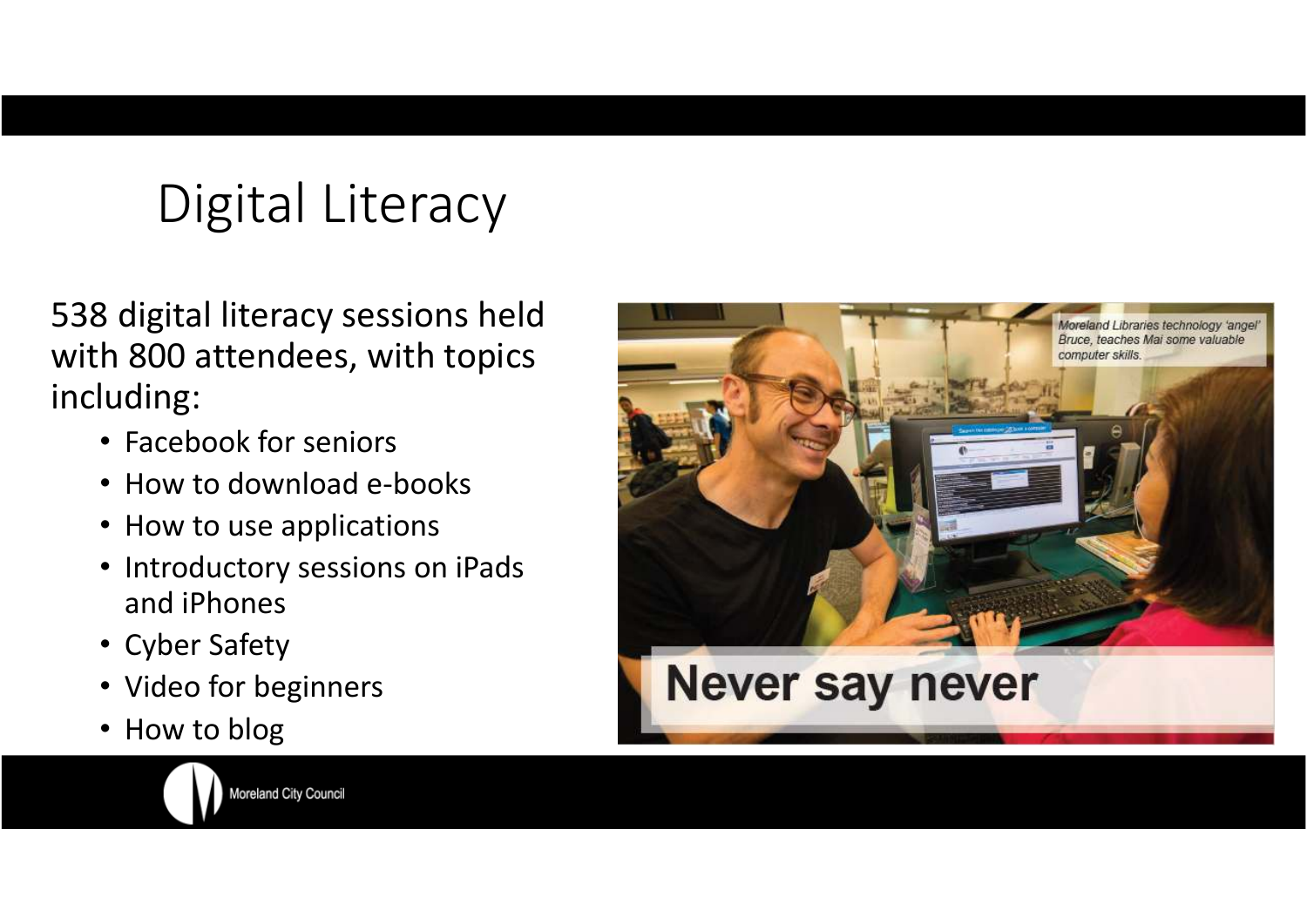#### Children's and Youth Services

Rhyme Times (0-18 months): 254 sessions – 9855 babies / 9581 parents Toddler Times (18-36 months): 157 sessions – 1530 toddlers / 1494 parents Preschool Storytimes: 230 sessions – 5801 children / 4547 adults School Holiday activities: 56 sessions – 1699 children / 935 adults



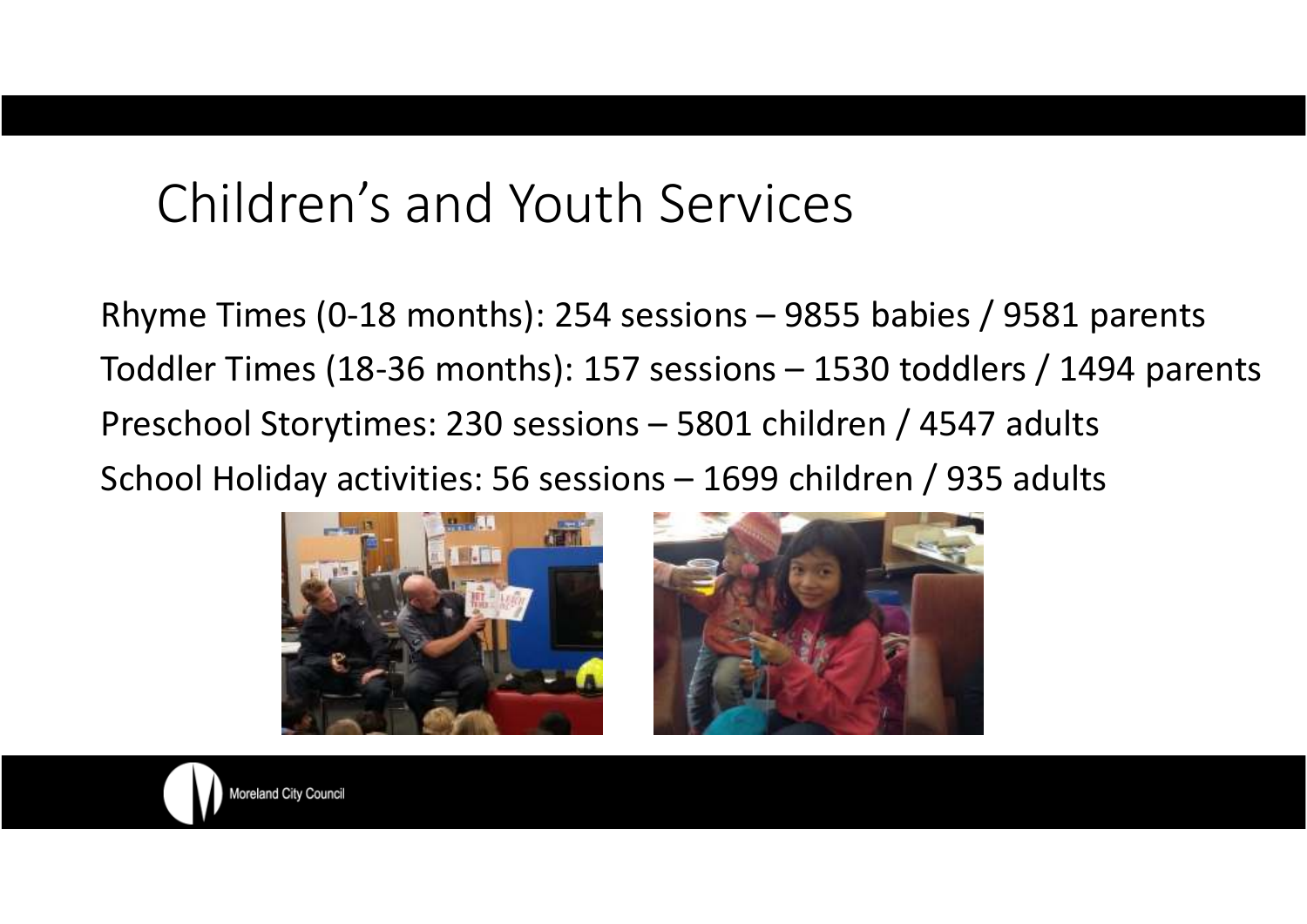# Multicultural Services

- Conversation Clubs introduced: 25 sessions / 230 attendees
- Library Ambassadors program
- Regular Greek, Italian and Urdu storytimes
- Range of activities including:
	- Chinese cultural dancing for Chinese New Year
	- *The Good Greek Girl* by Maria Katsonis
	- Laugh with James Liotta event at Fawkner
	- Genocide to generosity by John Steward and I, migrant: a comedian's journey by Sami Shaifor Refugee Awareness week